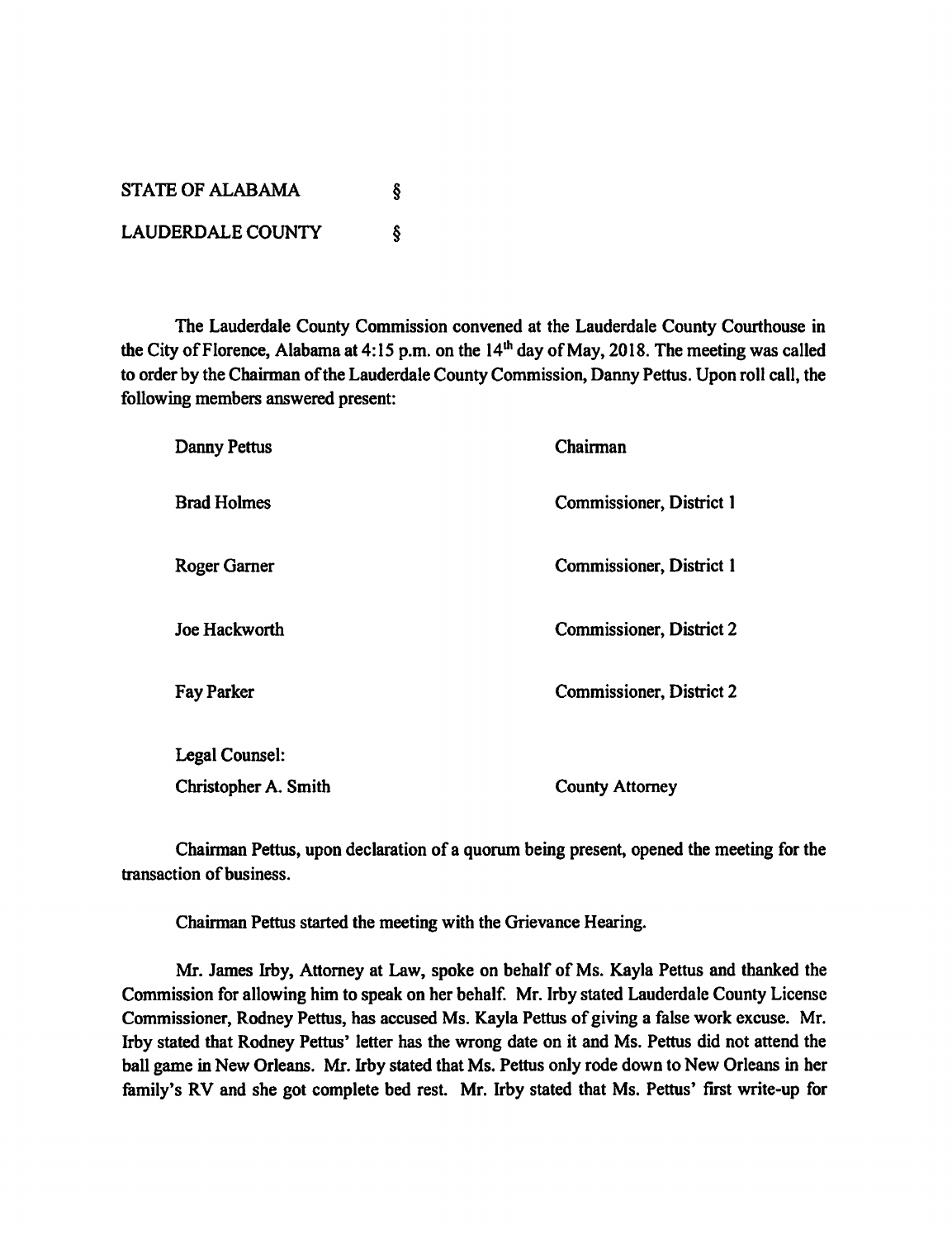improper or false call in was ten years ago and that should not have any bearing and should be thrown out. Mr. Irby stated that the County Commission should overturn Ms. Pettus' punishment and give the two week's pay back to her. Mr. Irby stated that the Commission has three choices and Ms. Pettus should be treated on the same terms as everyone else. Commissioner Holmes asked Ms. Pettus if she has turned in any of the doctor's notes that were presented tonight. Ms. Pettus stated that she has not been asked for any doctor's notes and has not turned in any doctor's notes. Commissioner Hackworth asked Ms. Pettus if she asked for an annual day before the day she called in sick on December 29<sup>th</sup>, 2017. Ms. Pettus stated that she did.

Lauderdale County Attorney, Mr. Chris Smith, wanted it on record that Ms. Pettus agreed to an open meeting and that the second request was deemed approved to give her due process.

Mr. Rodney Pettus gave everyone a letter explaining his position on the two week disciplinary action (see attached letter).

The invocation and Pledge of Allegiance was delivered by Commissioner Garner.

Awards and Presentations: None

Public Comments on Agenda items: None

Commissioner Parker moved, seconded by Commissioner Garner that all items listed on the regular business agenda be approved for immediate consideration. There being no discussion and upon a vote taken, motion unanimously approved. Agenda is herein recorded and made part of these minutes.

Commissioner Hackworth moved, seconded by Commissioner Holmes that the minutes of the last regular meeting ofthe Commission be approved for recording. There being no discussion and upon a vote taken, motion unanimously approved.

Commissioner Holmes moved, seconded by Commissioner Parker to approve a resolution that authorizes the week of May  $13<sup>th</sup>$  through May  $19<sup>th</sup>$ , 2018 to be recognized as National Police Week. There are over nine hundred thousand law enforcement officers serving in communities across the United States and the Lauderdale County Commission wishes to honor them and also pay tribute to the officers whom have been killed in the line of duty. The Lauderdale County Commission does hereby call upon all citizens ofLauderdale County to observe National Peace Officers Week in honor of those law enforcement officers, who through their courageous deeds, have made the ultimate sacrifice and also to pay respect to the survivors of our fallen heroes. Commissioner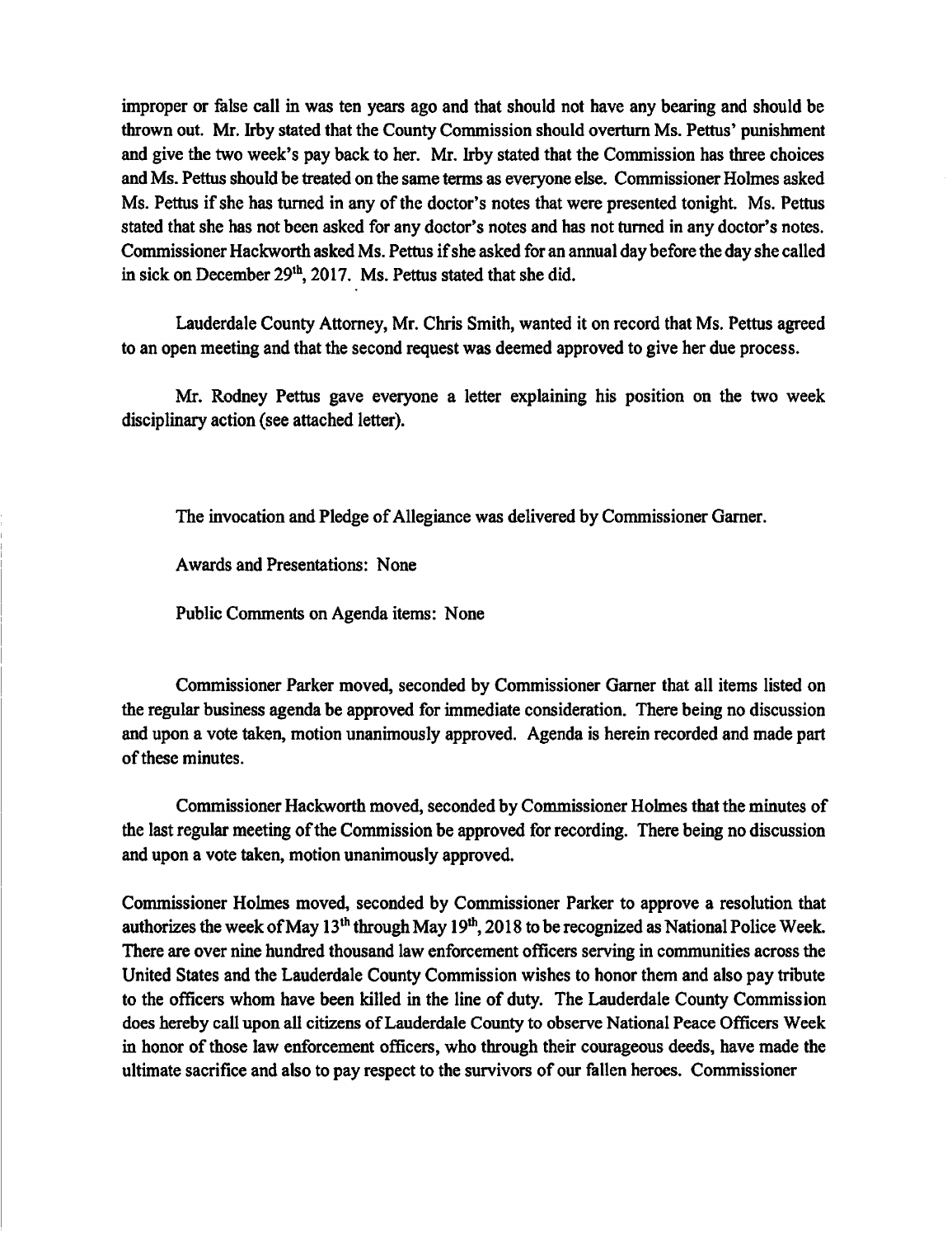*Hackworth stated that he* wants to give his thanks to the men and women all over the country that *serve our counties and cities. Commissioner Hackworth also stated that he wants to thank our local Sheriff, Rick Singleton, and Captain Brad Holmes oftheCityofFlorence Police Department for their support. Commissioner Parker stated that he appreciates all law enforcement in the County andhe knows what is going on since he watches the ID channel so hatsoff to everyone. Commissioner Holmes asked Sheriff Rick Singleton to tell the Commission about some of the events that will take place this week.* Sheriff Singleton stated that there are all kinds of luncheons *this week including an event today at the Rotary Club and on Friday night, there will be a blue light parade. Commissioner Garner stated that he wants to echo everyone's well wishes to our local officers andthanks for the goodjob that they do. Chairman Pettus stated thank you for all ofthe hard work. Therebeing no further discussion andupon a vote taken,motion isunanimously* approved. Resolution is herein recorded and made part of these minutes.

*CommissionerParker moved, seconded by Commissioner Gamer to approve a resolution authorizing the LauderdaleCounty Commission to purchase two 2005 Chevrolet Tahoe's and two 2007 Chevrolet Tahoe's from the City of Rogersville. The cost ofthe four vehicles is a total of twenty* thousand dollars and the cost of the wraps for the vehicles is three thousand four hundred *dollars. The vehicles will be used for school resourceofficers. Any budget amendment needed is herein authorized and approved. There being no discussion and upon a vote taken, motion is unanimously approved. Resolution is herein recorded and made partofthese minutes.*

*Commissioner Holmes moved, seconded by Commissioner Gamer to approve a resolution to allow the LauderdaleCounty Commission dispose ofand remove from inventory Asset # 6848 - Ricoh 3224C Color Copier. There being no discussion and upon a vote taken, motion is unanimously approved. Resolution is herein recorded and made part ofthese minutes.*

*Commissioner Parkermoved, seconded by Commissioner Gamer to approve a resolution authorizing the IT Department to change website management companies from ICS Corporate Solutions to Biz Marketing Agency. The changeover will take place in two phases with Phase One consisting ofworking with ICS to provide a smooth transition for website management such as posting Commission meeting minutes, job posting, etc. The cost of Phase One will be sixty dollars per hour with a billing threshold ofthree hundred dollars before an invoice is generated. Phase Two* will consist of the rebranding process which will have a base price of one thousand *five hundred dollars in addition to the sixty dollars per hour charge thereafter. Any budget amendment needed is hereby authorizedandapproved. There being no discussion andupon a vote taken, motion is unanimously approved. Resolution is herein recorded and made part of these minutes.*

*Commissioner Gamer moved, seconded by Commissioner Parker to approve a resolution to authorize a grant between the Florence-Lauderdale Emergency Management Agency and the Alabama Law Enforcement Agency for State Homeland Security Grant # 7LET in the amount of*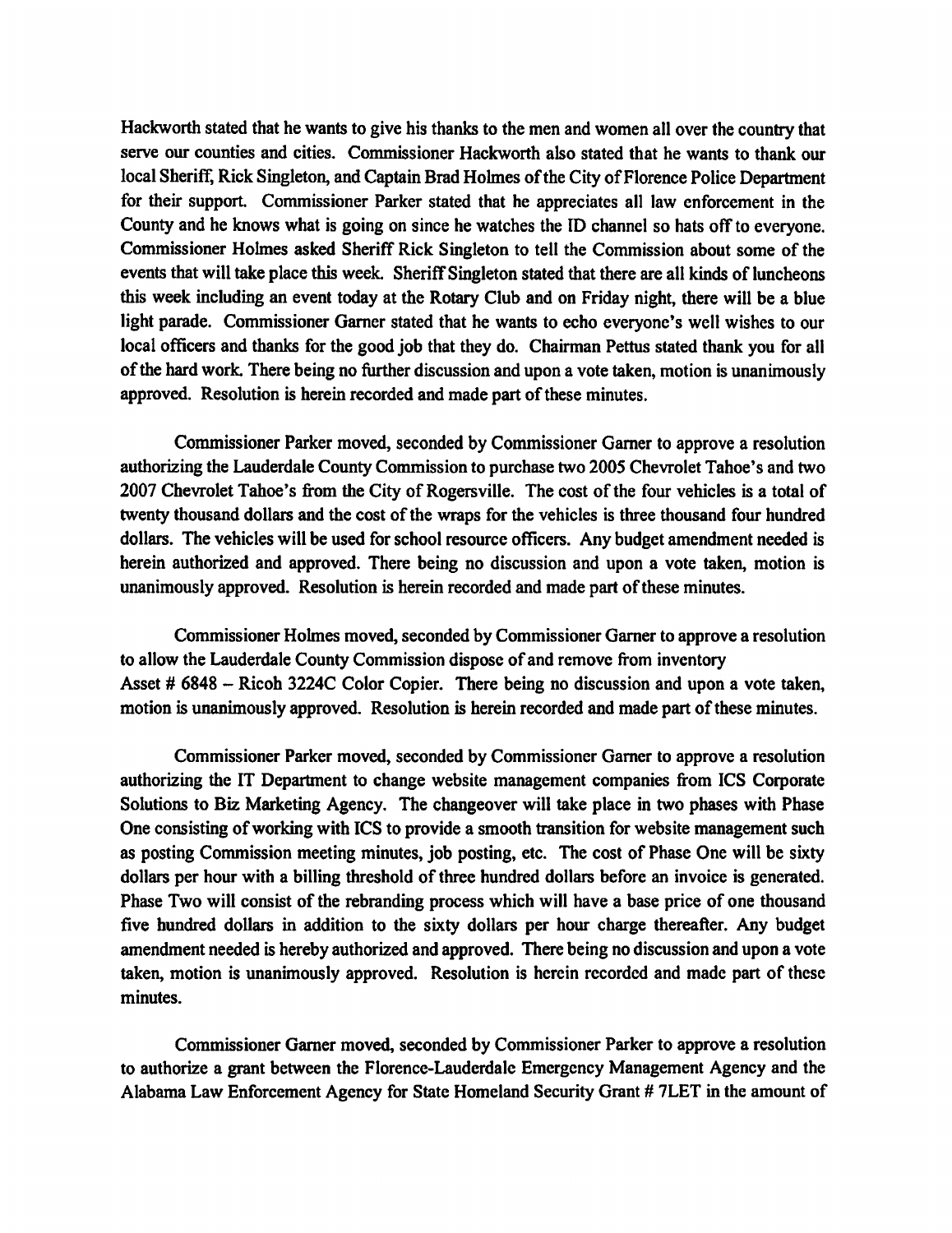thirty thousand dollars. The grant will be used to purchase personal protective equipment to include an EOD 9 bomb suit, helmet, and helmet kit along with (4) Nikon D3400 cameras. Any necessary budget amendment is authorized and approved. There being no discussion and upon a vote taken,

Commissioner Holmes - abstain Commissioner Parker - yea Commissioner Garner - yea Commissioner Hackworth - yea

The motion is approved. Resolution is herein recorded and made part of these minutes.

Commissioner Hackworth moved, seconded by Commissioner Parker to approve a resolution that authorizes the Lauderdale County Commission along with the Lauderdale County Sheriff's Department to submit a grant application to the U.S. Department of Justice Bulletproof Vest Partnership Program. This will be a fifty-fifty grant with the total cost not to exceed twenty thousand dollars. The Sheriff's Department will apply for thirty-six vests which will replace several vests that have expired. Commissioner Holmes stated that several ofthe current vests that the Sheriff has are expired so there are several to replace. Commissioner Holmes also stated that he could not imagine sending any law enforcement personnel out in the field without proper equipment. Commissioner Parker stated that improvements have been made to the vests as they are lighter than previous vests and they are a very important part of a law officer's equipment. Any budget amendment needed is hereby authorized and approved. There being no further discussion and upon a vote taken, motion unanimously approved. Resolution is herein recorded and made part of these minutes.

Commissioner Holmes moved, seconded by Commissioner Parker to approve a resolution that declares May  $6<sup>th</sup>$  through May 12<sup>th</sup>, 2018, as National Travel and Tourism Week. While the travel industry has a positive effect on Alabama and the nation's economic prosperity and image abroad, it also impacts business productivity. In recognition of the unique significance of the travel and tourism industry in the lives of the citizens of Lauderdale County, the Lauderdale County Commission hereby calls upon our citizens to observe National Travel and Tourism Week with appropriate events and ceremonies. Commissioner Parker stated that he appreciates how much work the Tourism Board does for our county and that they would not be able to manage without them. Commissioner Hackworth stated that he wished to thank the Tourism Board for all of their hard work. Commissioner Holmes stated that he wished to thank Alison Stanfield for the work that she does for tourism and her expressed love of our county. Commissioner Holmes also thanked Rob Carnage for the direction in which they have led the county in the past few years. There being no further discussion and upon a vote taken, motion unanimously approved. Resolution is herein recorded and made part of these minutes.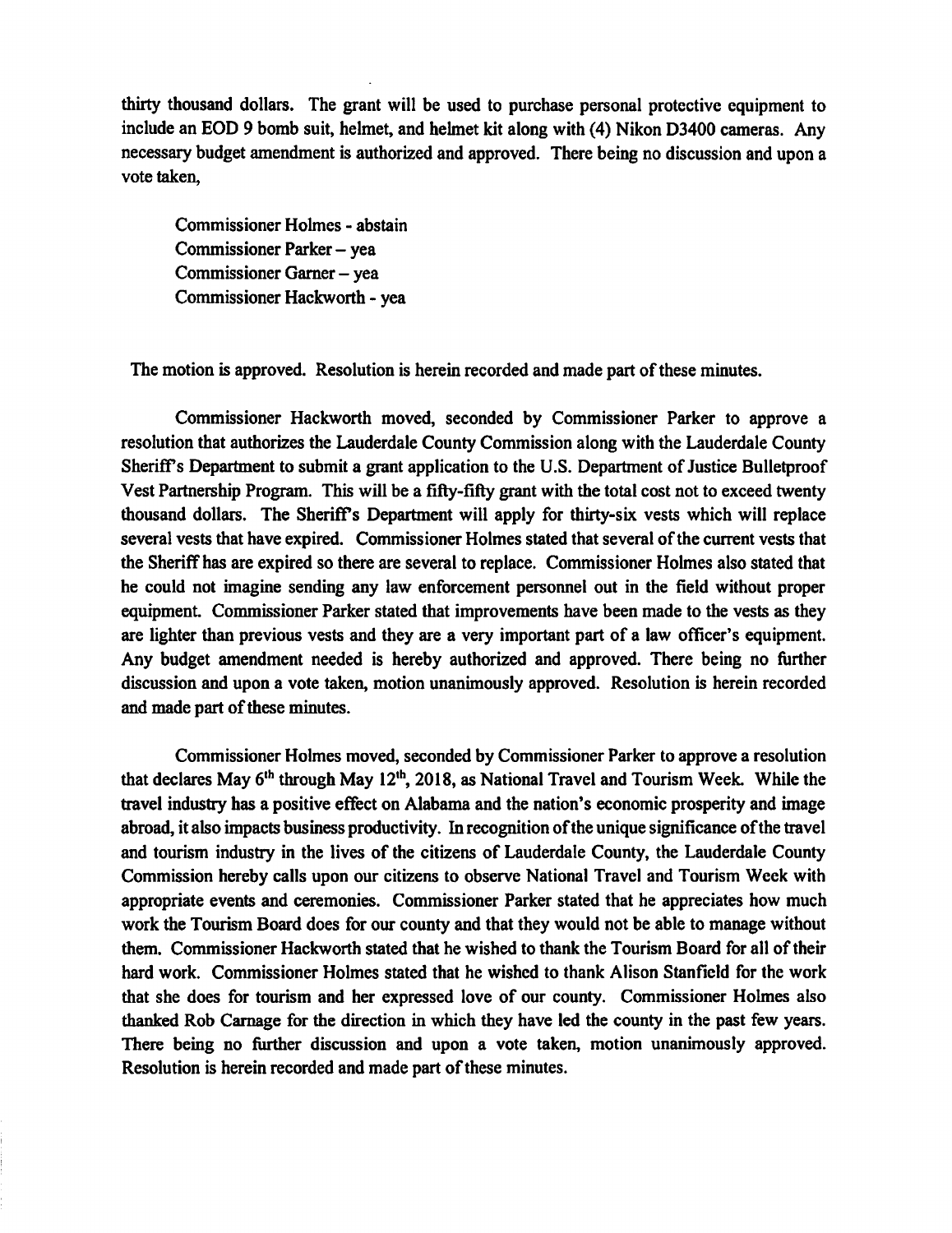Commissioner Garner moved, seconded by Commissioner Parker to approve a resolution that will allow Shoals Ambulance Service to raise their rates per the 1.1% in proportion to official Mcdicare/Medicaid annual reimbursement increases to ensure Federal and State Compliance. There being no discussion and upon a vote taken, motion unanimously approved. Resolution is herein recorded and made part of these minutes.

Commissioner Hackworth moved, seconded by Commissioner Holmes to approve a resolution authorizing the Lauderdale County Solid Waste Department to trade-in a 2002 D6R XL FTC Caterpillar Bulldozer with waste arrangement - serial number AGM00101 to Thompson Tractor through the NJPA purchasing cooperative for a 2016 D6 NXL Caterpillar Bulldozer – ARO ready with waste arrangement – serial number GB600424 along with one hundred eightyfive thousand dollars in addition to the trade-in. This purchase will take the place of the purchase of a dump truck that was already included in the current budget, therefore, no budget amendment is needed. Commissioner Parker stated that this is a good deal for the county. Solid Waste Department manager, Robert Bevis, stated that the new bulldozer will be under warranty until 2021. There being no further discussion and upon a vote taken, motion unanimously approved. Resolution is herein recorded and made part of these minutes.

Commissioner Garner moved, seconded by Commissioner Parker to appoint Mr. John Hicks to the open position on the Civil Service Board of Appeals. The appointment to begin immediately and to expire on May 14<sup>th</sup>, 2021. There being no discussion and upon a vote taken, motion unanimously approved. Appointment is herein recorded and made part of these minutes.

Commissioner Hackworth moved, seconded by Commissioner Holmes to reappoint the following board appointments: Dewayne Oakley to the Scope 310 Board, term to expire on April  $1<sup>st</sup>$ , 2024, and Mike Curtis to the joint appointment on the 911 Board, term to expire on June 6<sup>th</sup>, 2022. There being no discussion and upon a vote taken, motion unanimously approved. Both reappointments are approved and made part of these minutes.

In compliance with competitive bid laws of the State of Alabama, sealed bids were advertised for Bid No. LA 2018-1 "Various Print Bids". Bid responses were received and publicly read aloud on May 11<sup>th</sup>, 2018. A bid tabulation sheet was prepared for the Commissions review. Chairman Pettus referred to Lauderdale County Administrator, Brenda Bryant, for her recommendation. Ms. Bryant stated that there were three bidders as follows: Herald Printing of Florence, Alabama, Printers and Stationers of Florence, Alabama, and First Impressions of Hampton Cove, Alabama. Ms. Bryant stated that she recommends that Herald Printers be awarded the Sheriff Evidence Submission forms, First Impressions be awarded the Sheriff Bond forms, and Printers and Stationers be awarded the Solid Waste Receipt books as all three were the lowest bidder on the items named. Commissioner Parker moved, seconded by Commissioner Garner to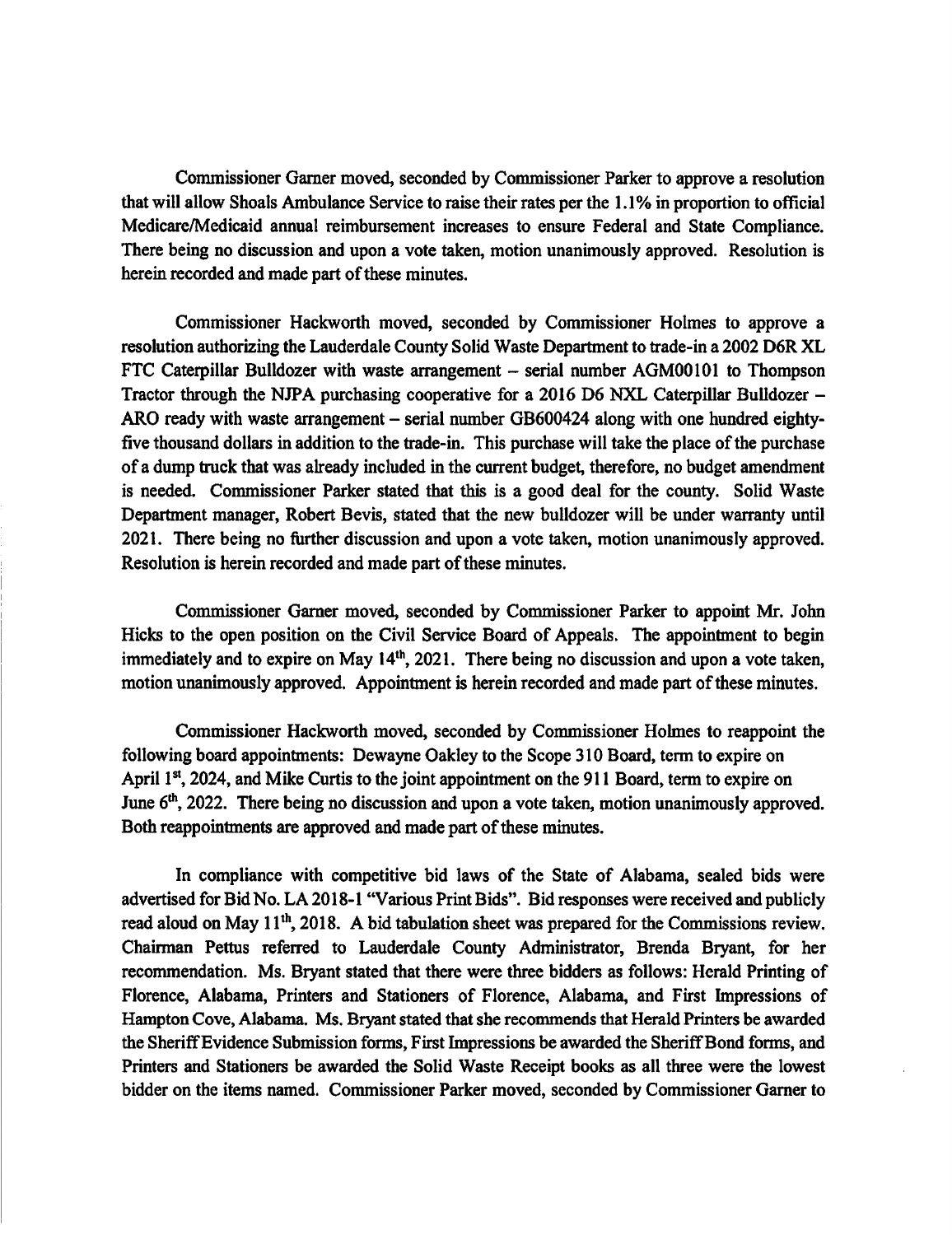*award the items asrecommended by Ms. Bryant. There being no discussion and upon a vote taken, motion unanimously approved. Bids to be awarded as described above to Herald Printers of Florence, Alabama, Printers and Stationers of Florence, Alabama and First Impressions of Hampton Cove, Alabama. Bid tabulation sheetis herein recorded andmadepart oftheseminutes.*

*The invoiced bills were audited, allowed, and ordered to be paid upon a motion by Commissioner Gamer and seconded by Commissioner Parker. There being no discussion and upon a vote taken, motion unanimouslyapproved.*

*CHECKS ISSUED APRIL 24th, 2018 THROUGH MAY 13™, 2018*

| <b>GENERAL-SPECIAL</b><br>CHECK # 53396-53459     | \$493,044.82 |
|---------------------------------------------------|--------------|
| <b>AGRI-BUSINESS FUND</b><br>CHECK # 3636-3639    | \$360.49     |
| <b>LEPA FUND</b><br>CHECK # 7989-7996             | \$4,527.88   |
| <b>GASOLINE TAX FUND</b><br>CHECK #16714-16727    | \$222,831.88 |
| PUBLIC BLDG., R & B SPECIAL<br>CHECK # N/A        | 0.00         |
| PUBLIC HIGHWAY & TRAFFIC FUND<br>CHECK # N/A      | 0.00         |
| AL. TRUST CAPITAL IMPROVEMENT FUND<br>CHECK # N/A | 0.00         |
| <b>RRR GASOLINE TAX FUND</b><br><b>CHECK #657</b> | \$17,400.44  |
| <b>REAPPRAISAL FUND</b><br>CHECK #11320-11328     | \$23,894.71  |
| <b>REAPPRAISAL MONEY MARKET</b><br>CHECK # N/A    | 0.00         |
| TOURISM, REC. & CONVENTION FUND<br>CHECK #471-472 | \$34,064.37  |
| <b>RSVP FUND</b><br>CHECK # 17109-17115           | \$2,432.04   |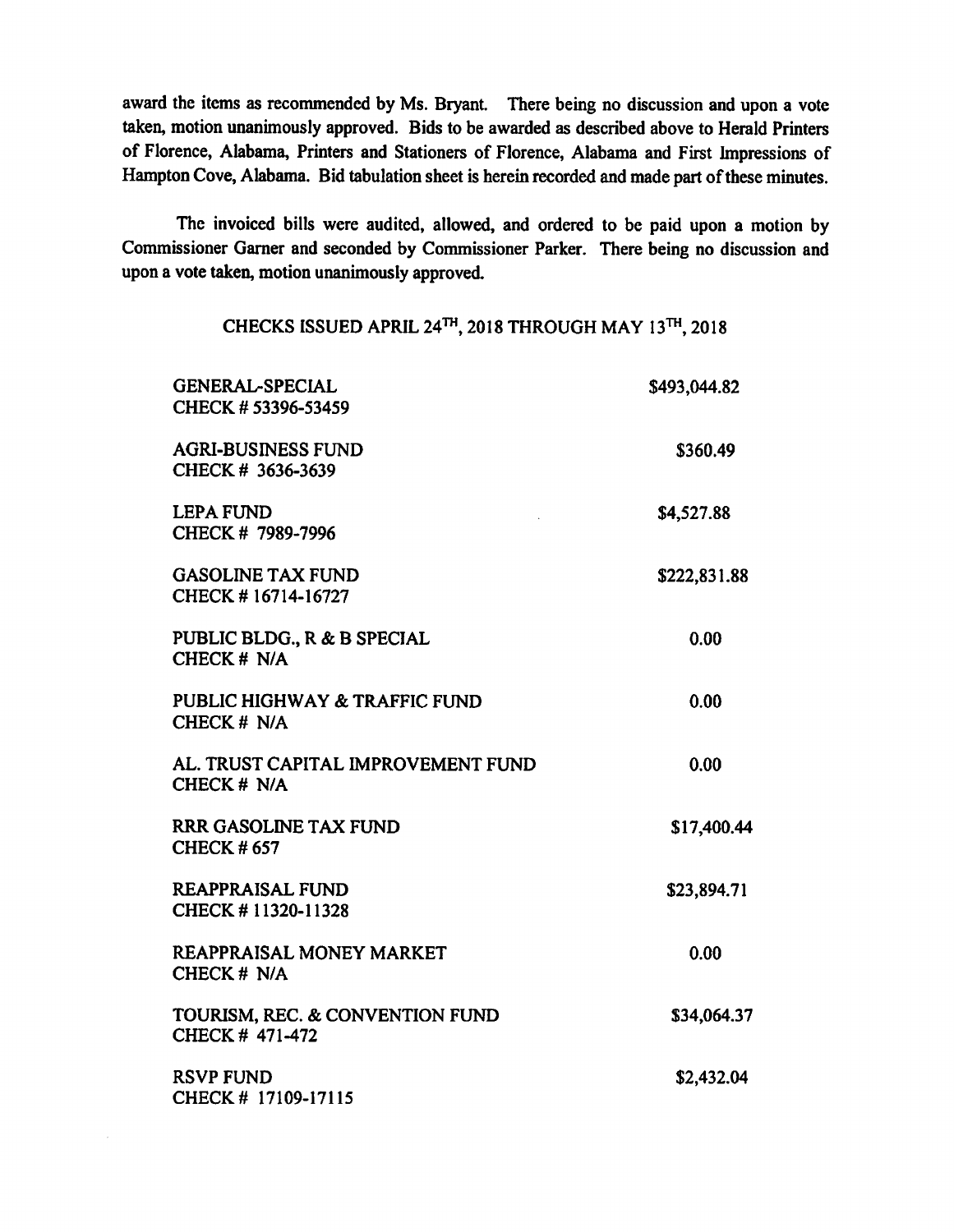| <b>CHILD PROTECTION FUND</b><br>CHECK # N/A            |       | 0.00           |
|--------------------------------------------------------|-------|----------------|
| <b>SERIES 2001 DEBT SERVICE FUND</b><br>CHECK # N/A    |       | 0.00           |
| <b>CDBG FUND</b><br>CHECK # N/A                        |       | 0.00           |
| <b>SOLID WASTE FUND</b><br>CHECK # 7218-7231           |       | \$127,320.01   |
| <b>ACCOUNT PAYABLE FUND</b><br>CHECK #40151-40229      |       | \$274,706.51   |
| <b>FIRE PROTECTION FEE FUND</b><br><b>CHECK # 4422</b> |       | \$100.00       |
| INDUSTRIAL DEVELOPMENT TAX FUND<br>CHECK # N/A         |       | 0.00           |
| <b>TOBACCO TAX FUND</b><br><b>CHECK #3016</b>          |       | \$12,366.00    |
| <b>TVA TAX FUND</b><br>CHECK # N/A                     |       | 0.00           |
|                                                        | Total | \$1,213,049.15 |

*Scheduled Public Hearings: None*

*StaffReports: None*

*Public Comment Period:*

*Jimmy Glass of 2488 County Road 52, Anderson, Alabama stated that he wants to thank the local Sheriffs Department for helping out the City of Anderson when they need help. Mr. Glass also stated that the Sheriff is always willing help when they need it.*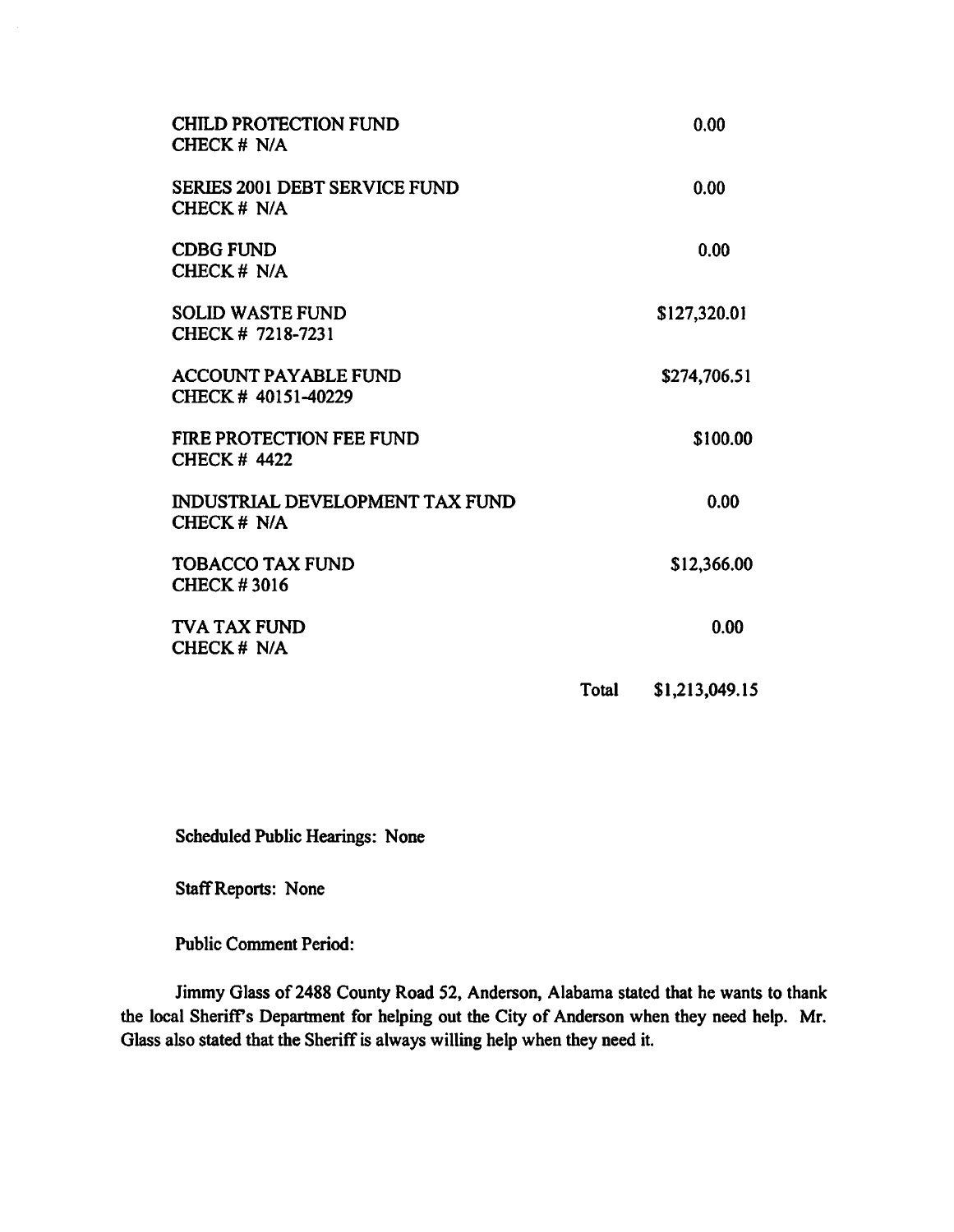There being no further business to come before the Commission and upon a motion made by Commissioner Garner and seconded by Commissioner Holmes, the meeting was duly adjourned until the next regular meeting subject to call.

## LAUDERDALE COUNTY COMMISSION

Danny Pettus, Chairman

Brad Holmes, Commissioner

ATTEST:

Brenda Bryant, County Administrator Fay Parker, Commissioner

Roger Gamer, Commissioner

Joe Hackworth, Commissioner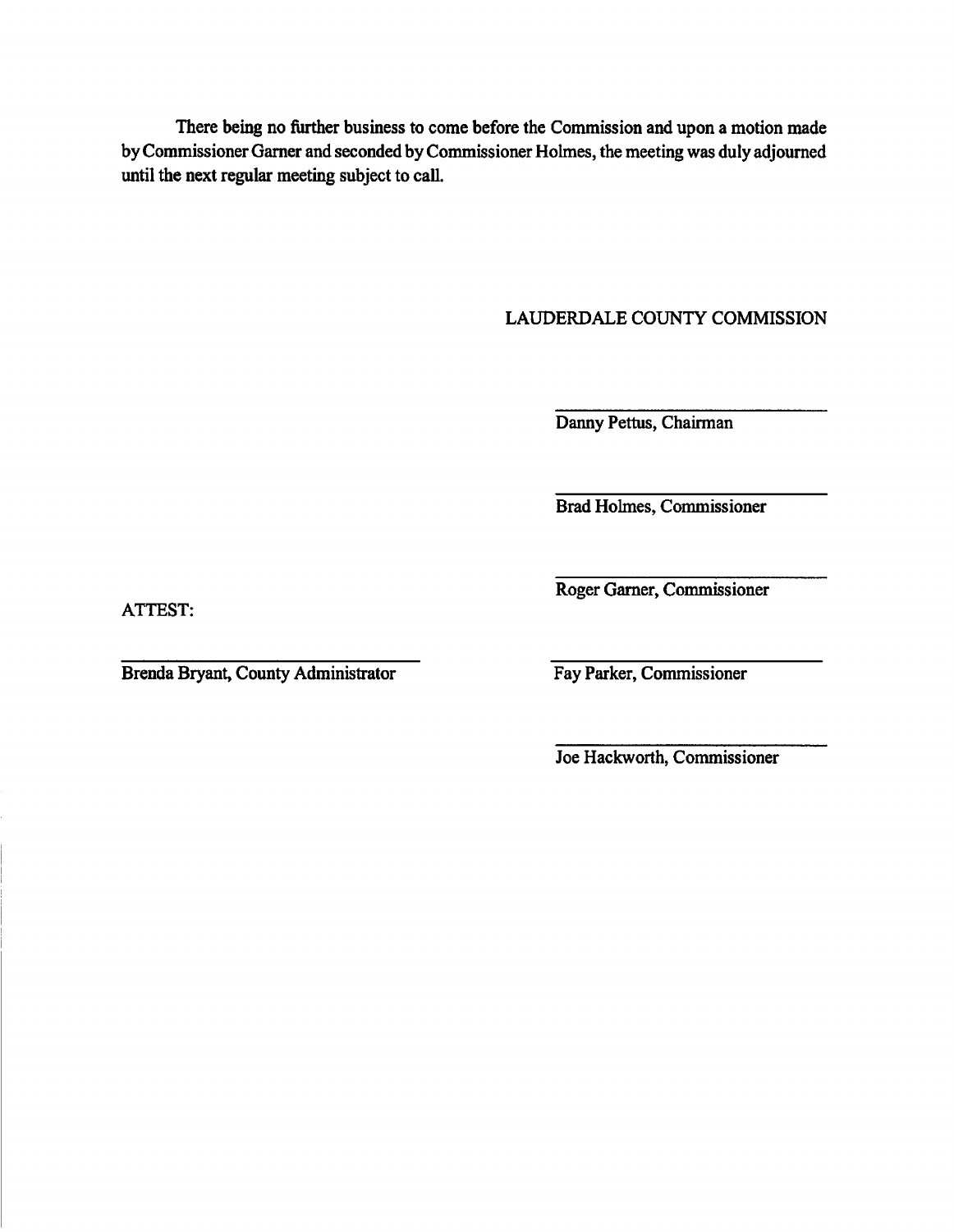## Rodney Pettus

License Commissioner Lauderdale County P.O. Box1059 Florence, Al 35631 Phone (256) 760-5833

## Date: 4/17/18

On December 29th, Kayla Pettus called and left a voice message on Debbie Aday's phone that she was running afever and was not feeling good and would not be in today to give her asick day. Later that morning I was informed that Kayla was leaving today heading to New Orleans for the Alabama Football game. I contacted Debbie Aday to verify Kayla did call in sick and I advised Debbie I was told Kayla was leaving today for her trip. The trip that Kayla was making was on an RV with other people so I knew what vehicle to look for. I made trips to Kayla's residence seeing the RV being prepared to leave for the trip. Later that afternoon Kayla's residence was checked again and the RV was gone. At no time did Kayla ask to take an annual day for December 29<sup>th</sup>. I try to accommodate anyone that has a special request for trips such as this one.

On January 1st Kayla posted a picture (see attached) on Facebook of her, her husband, and son on the RV at 3:31 pm in Poydras, Louisiana to verify she left on the RV the same day she called in sick. On January 2nd Ispoke to Brenda Bryant and Debbie Aday by telephone due to being out with the flu about the situation. Brenda Bryant explained to me what my options were concerning the disciplinary action due to there was already an insubordination Disciplinary report filed on Kayla from September 2008. A meeting was set up via conference call with Brenda Bryant, Debbie Aday and County Attorney Chris Smith for the following day.

On January 3rd all of the parties listed above spoke concerning the issue. Chris Smith explained the policy and that Group two offenses which is what thisoffense is considered normally constitutes grounds for dismissal but it was up to me what I wanted to do. I explained to the group that I believe in giving people 3 chances so I requested the discipline be 2 weeks without pay.

Being that we knew Kayla was expecting to have her child in the near future it was decided to have the punishment start when her maternity leave was over instead of at the time of the offense because we did not want to put any unnecessary strain on Kayla or the baby because Kayla was already having some health issues.

Kayla came back to work on April 10, 2018 from maternity leave. Debbie Aday and myself was the ones in attendance with Kayla and Debbie gave Kayla the disciplinary action letter and advised her to read it. Debbie was the one handling the conversation with Kayla due to the family relationship.

After Kayla read the letter she stated that she was sick and we knew that she was sick that week. Debbie explained to her that if you are sick you need to be at home and leaving on a trip on the same day you called in sick should not happen. Kayla stated that she was sick but her and her family had plans. Kayla was asked by Debbie to sign the disciplinary action form stating she received the write up.